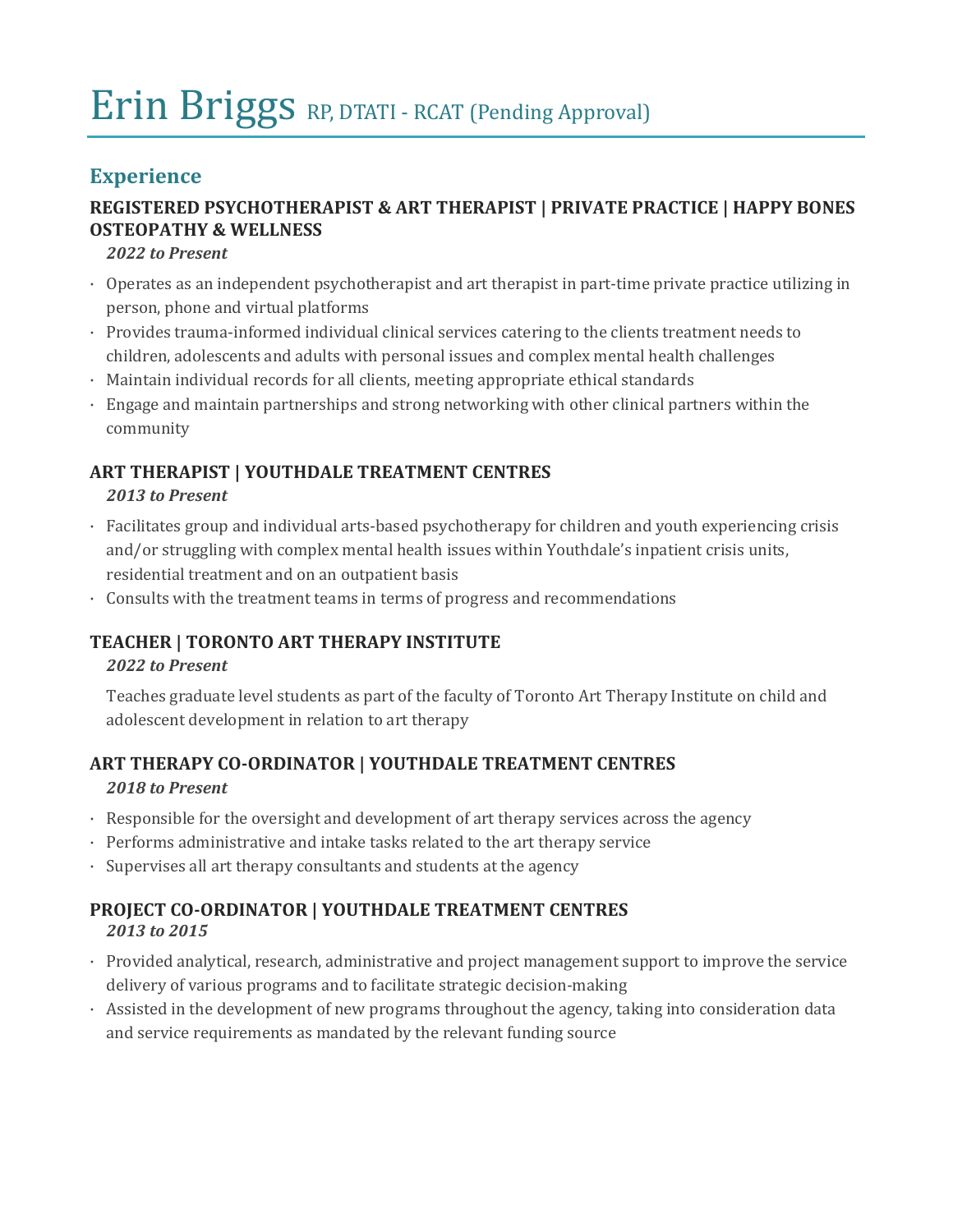#### **ART THERAPY INTERN | YOUTHDALE TREATMENT CENTRES** *2010 to 2013*

· Facilitated group and individual arts-based psychotherapy for children and youth experiencing crisis and/or struggling with complex mental health issues within Youthdale's inpatient crisis units

#### **ART THERAPY INTERN | EATING DISORDERS OF YORK REGION** *2010*

· Developed and facilitated a 16-week community-based art therapy group for people of all ages struggling with eating disorders and disordered eating.

# **Education**

# **POST-GRADUATE DIPLOMA IN ART THERAPY (MASTERS EQ) | TORONTO ART THERAPY INSTITUTE**

*2010 to 2013*

- · Graduate Thesis: *The Effectiveness of Art Therapy as an Integrated Approach in an Inpatient Children's Mental Health Centre*
- · Awarded the Dr. Martin A. Fischer Award in 2013 for the best thesis in the graduating year

#### **BACHELOR OF FINE ARTS | OCAD UNIVERSITY**

*2006 to 2010*

- · Major: Drawing and Painting
- · Awarded the Mrs. W.O. Forsyth Award in 2010, which is presented to one to two female painters who have shown exemplary skill in their thesis work

#### **UNIVERSITY OF TORONTO**

*2004 to 2006*

· Major: Life Sciences

# **Other Certifications**

#### **TRAUMA-INFORMED EXPRESSIVE ARTS THERAPY | TRAUMA-INFORMED PRACTICES & EXPRESSIVE ARTS THERAPY INSITUTE | 2015**

## **CLINICAL TRAUMATOLOGIST CERTIFICATION (IN PROGRESS) | TRAUMATOLOGY INSTITUTE | 2017 TO PRESENT**

- *Courses Completed towards Certification*
- · Early Intervention Field Traumatology
- · Overview of Assessment & Interventions
- · Clinical Standards of Trauma Care: Attachment, Systems & Context
- · Tools of Trauma: A Cognitive Behavioural Therapy Approach
- · Group Approaches with Trauma Survivors
- · Compassion Fatigue Specialization